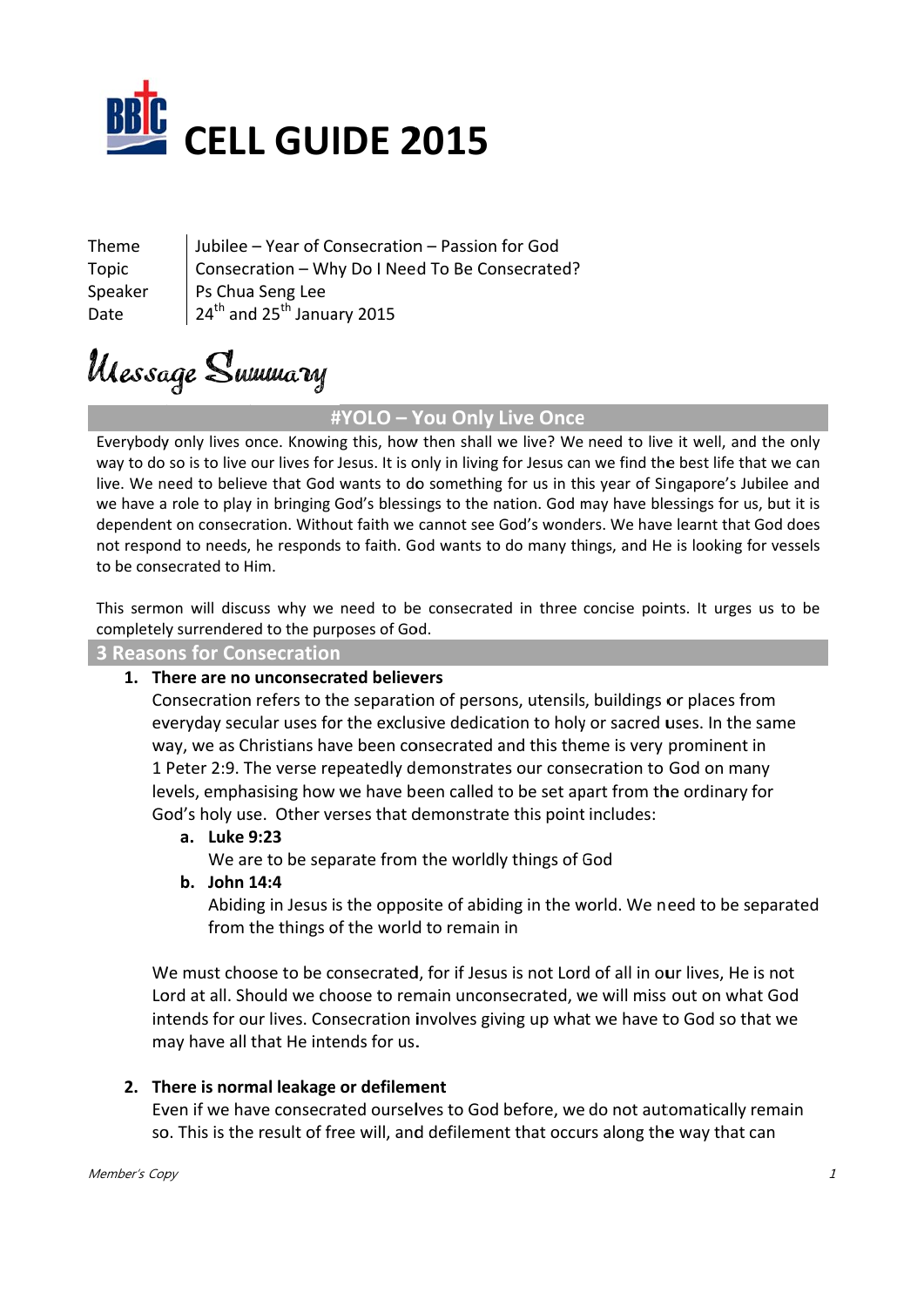

hamper our consecration as well. This is similar to the affection we may feel for a significant other that shifts in intensity depending on our moods and circumstances. Just because we have committed ourselves to God does not mean that we will not face trial. We need to take time to reflect on our level of consecration unto the Lord and get rid of all baggage that entangles. To do so, we are encouraged to schedule time to meet with the Lord, where seeking Him is the goal of our time. There are 3 things in particular that we should look out for:

#### **a. Indisc cretion**

We can hear too much information that defiles us, or gifts that make us indebted to individuals.

#### **b.** Intimidation

As we count the cost of giving our all for Jesus, the amount of work that we need to do for Him intimidates us, and we give up without even trying.

#### **c.** Discouragement by insinuations

Previous encounters have jaded us to the prospect of serving, as we are afraid of critici sm of our e efforts.

#### **3. Th here is a ne w assignme ent**

The Lord may have a new assignment for us and we need to be consecrated to His purposes. Consecration is through two ways. We need to be consecrated to Him, but we also need to be consecrated to His purpose. In the context of 1 Peter 2:9, we may be called for the purpose of declaring the excellencies of God. However, the word of God is meaningless unless we hear and obey, and this requires us to dedicate ourselves in His se ervice.

There is a need to love the lost with the love of God. We have to love all types of people and not choose what kinds of people can enter our cell groups based on our cell group's personality. There are 4 things we can do with regards to God's assignment:

- **a. Reach h out to the e people clo ose to us**
- **b. Turn t the hearts o of fathers t o their chil dren**
- **c. Turn t the disobed dient to the e wisdom o f the just**
- **d. Make e ready a pe eople prepa ared for the e Lord**

#### **No Com promise**

The Devil is very interested in getting us to compromise. In our decision to consecrate ourselves to God, we cannot give any space at all to the devil, for doing so gives the devil a foothold that will be used against us in the long run.